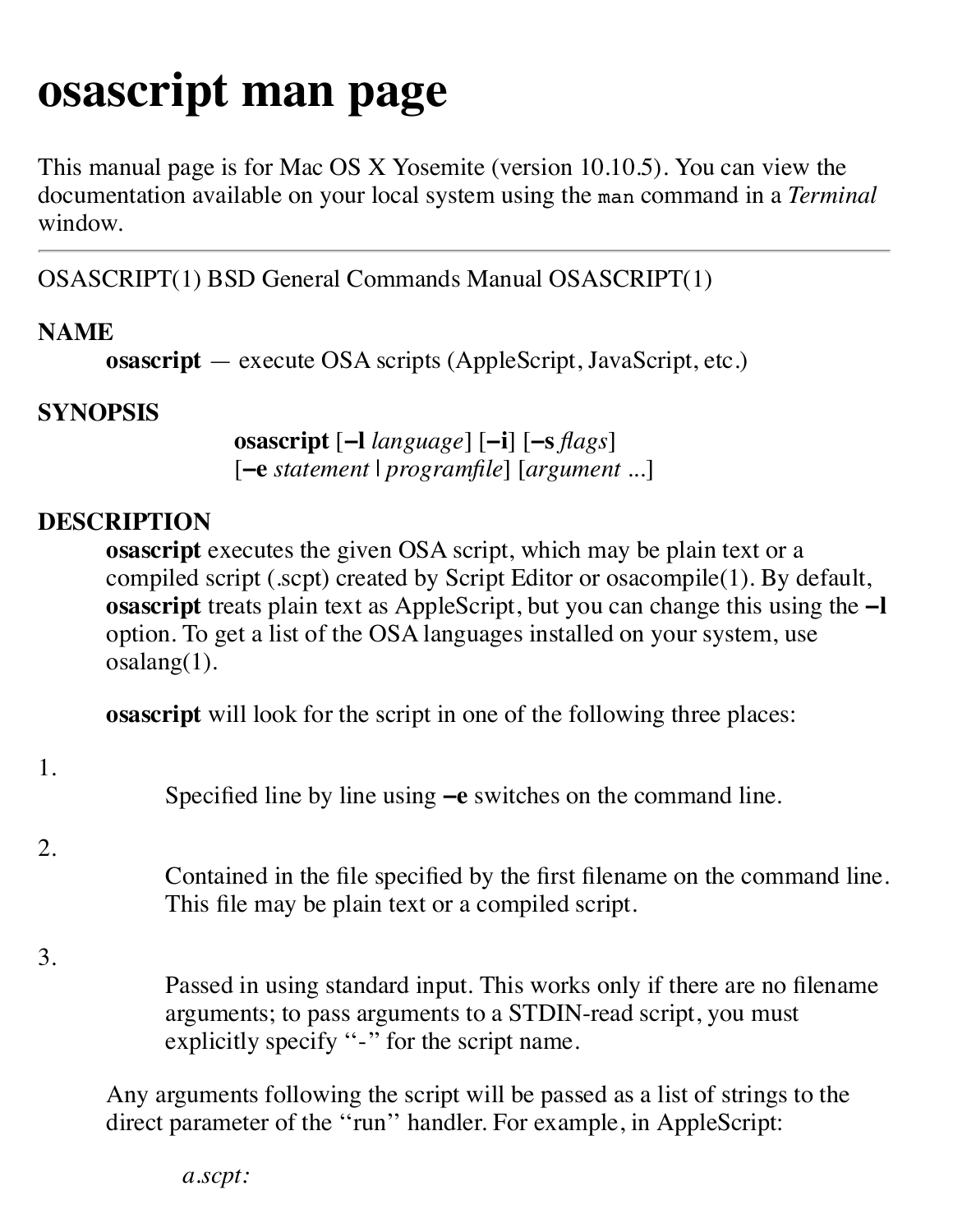*a.scpt:* on run argv return "hello, " & item 1 of argv & "." end run

#### **% osascript a.scpt world** hello, world.

The options are as follows:

### **−e** *statement*

Enter one line of a script. If **−e** is given, **osascript** will not look for a filename in the argument list. Multiple **−e** options may be given to build up a multi-line script. Because most scripts use characters that are special to many shell programs (for example, AppleScript uses single and double quote marks, " $($ ", " $)$ ", and "\*"'), the statement will have to be correctly quoted and escaped to get it past the shell intact.

Interactive mode: **osascript** will prompt for one line at a time, and print the result, if applicable, after each line. Any script supplied as a command argument using **−e** or *programfile* will be loaded, but not executed, before starting the interactive prompt.

## **−l** *language*

**−i**

Override the language for any plain text files. Normally, plain text files are compiled as AppleScript.

# **−s** *flags*

**h**

**s**

Modify the output style. The *flags* argument is a string consisting of any of the modifier characters **e**, **h**, **o**, and **s**. Multiple modifiers can be concatenated in the same string, and multiple **−s** options can be specified. The modifiers come in exclusive pairs; if conflicting modifiers are specified, the last one takes precedence. The meanings of the modifier characters are as follows:

Print values in human-readable form (default).

Print values in recompilable source form.